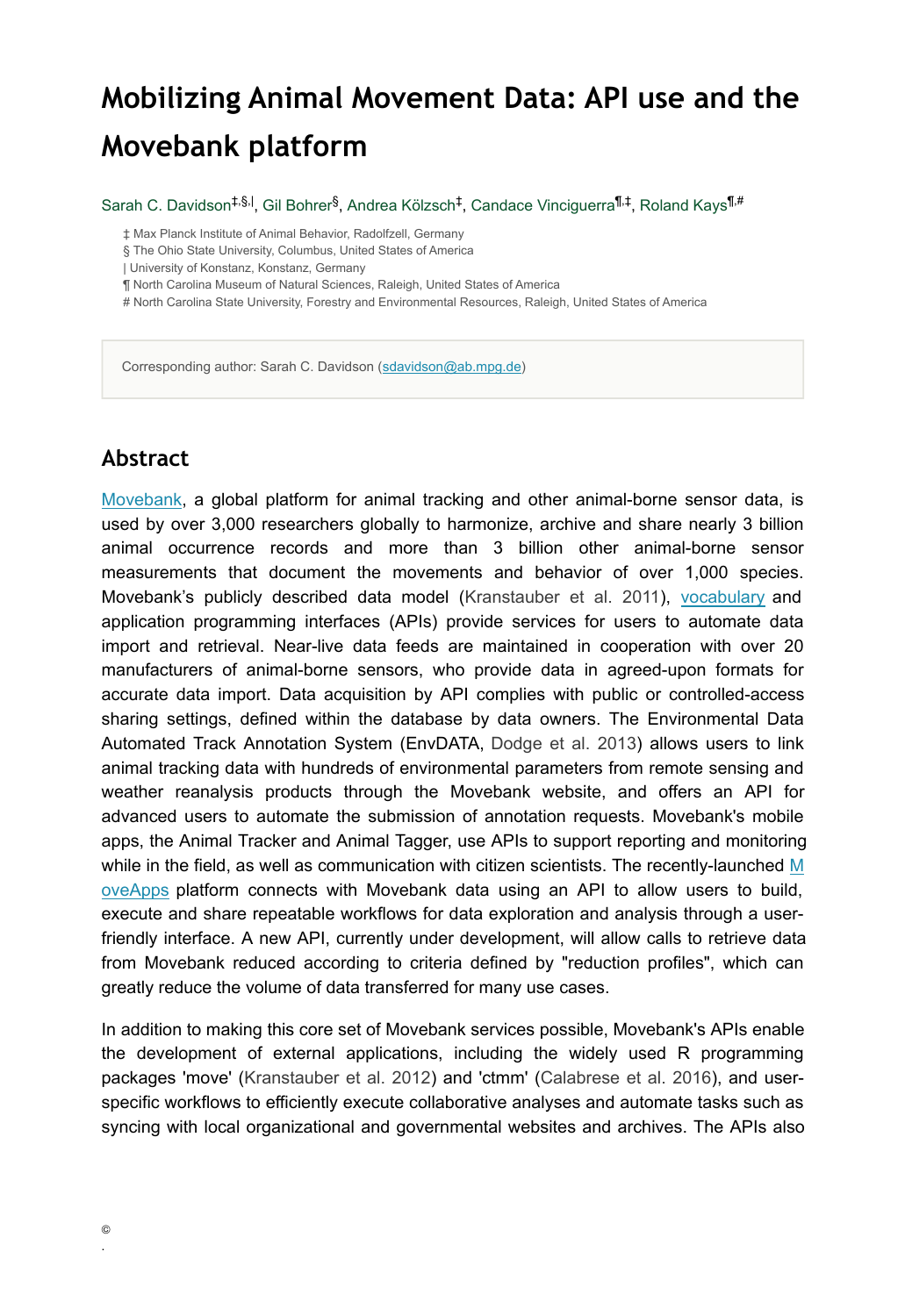support large-scale data acquisition, including for projects under development to visualize, map and analyze bird migrations led by the British Trust for Ornithology, the coordinating organisation for European bird ringing (banding) schemes (EURING), Georgetown University, National Audubon Society, Smithsonian Institution and United Nations Convention on Migratory Species.

Our API development is constrained by a lack of standardization in data reporting across animal-borne sensors and a need to ensure adequate communication with data users (e.g., how to properly interpret data; expectations for use and attribution) and data owners (e.g., who is using publicly-available data and how) when allowing automated data access. As interest in data linking, harvesting, mirroring and integration grows, we recognize needs to coordinate API development across animal tracking and biodiversity databases, and to develop a shared system for unique organism identifiers. Such a system would allow linking of information about individual animals within and across repositories and publications in order to recognize data for the same individuals across platforms, retain provenance and attribution information, and ensure beneficial and biologically meaningful data use.

#### **Keywords**

bio-logging, movement ecology, real-time data, software development

## **Presenting author**

Sarah C. Davidson

## **Presented at**

TDWG 2021

## **References**

- <span id="page-1-2"></span>• Calabrese J, Fleming C, Gurarie E (2016) ctmm: an R package for analyzing animal relocation data as a continuous‐time stochastic process. Methods in Ecology and Evolution 7 (9): 1124‑1132. <https://doi.org/10.1111/2041-210x.12559>
- <span id="page-1-1"></span>• Dodge S, Bohrer G, Weinzierl R, Davidson SC, Kays R, Douglas D, Cruz S, Han J, Brandes D, Wikelski M (2013) The environmental-data automated track annotation (Env-DATA) system: linking animal tracks with environmental data. Movement Ecology [1 https://doi.org/10.1186/2051-3933-1-3](https://doi.org/10.1186/2051-3933-1-3)
- <span id="page-1-0"></span>• Kranstauber B, Cameron A, Weinzierl R, Fountain T, Tilak S, Wikelski M, Kays R, et al. (2011) The Movebank data model for animal tracking. Environ Model Softw 26 (6): 834‑835. <https://doi.org/10.1016/j.envsoft.2010.12.005>